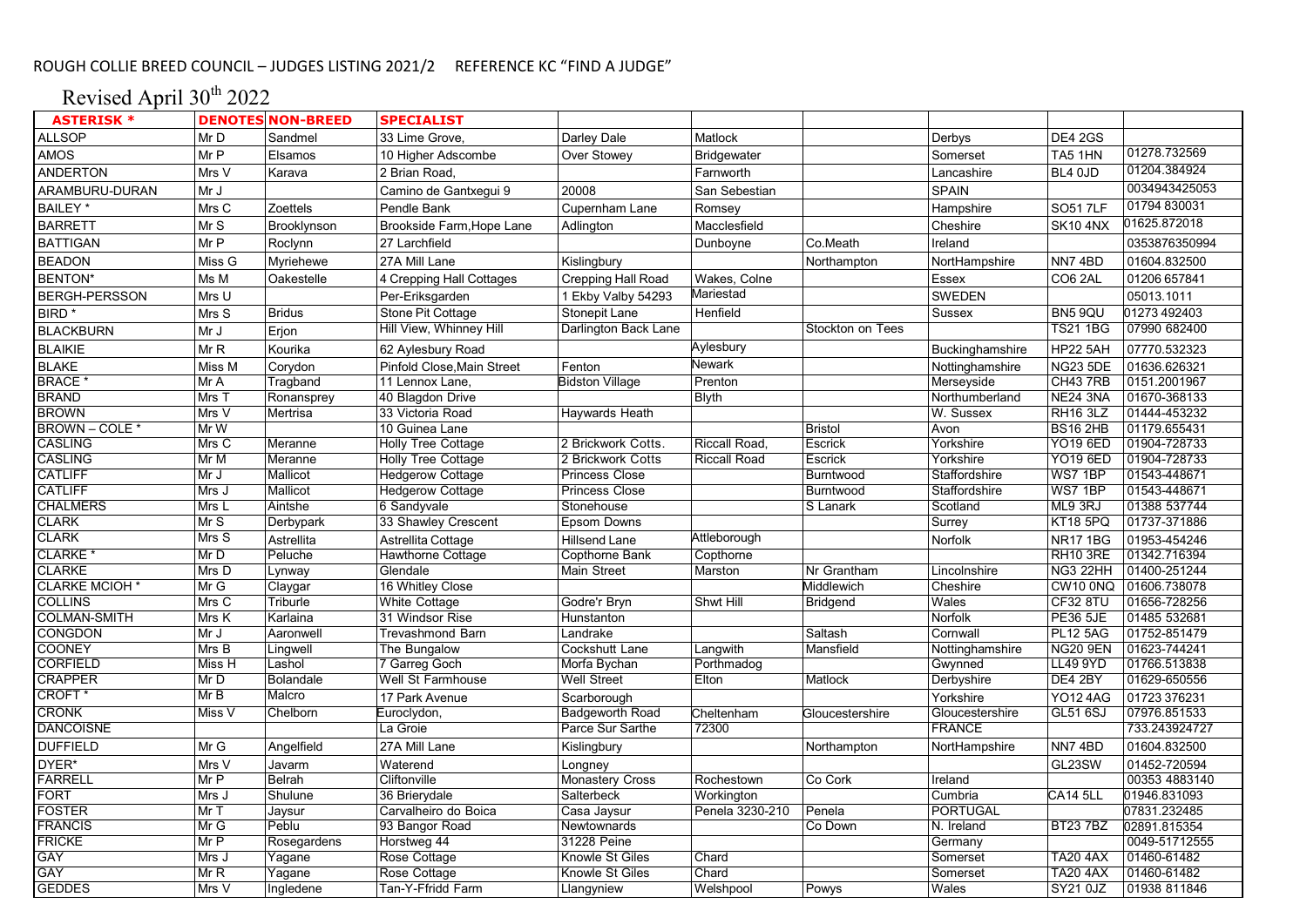| <b>GEDDES</b>                | Mr J     | Ingledene         | Tan-Y-Ffridd Farm               | Llangyniew                         | Welshpool           | Powys                  | Wales              | SY21 0JZ             | 01938 811846          |
|------------------------------|----------|-------------------|---------------------------------|------------------------------------|---------------------|------------------------|--------------------|----------------------|-----------------------|
| <b>GILLILAND</b>             | Mrs K    | Castleavery       | Lough Haven                     | 109 Comber Rd                      | <b>Newtownards</b>  | Co Down                | N. Ireland         | <b>BT23 4QS</b>      | 02891818411           |
| <b>GOODWIN</b>               | Miss T   | Saheltra          | 35 Birch Lane                   | <b>Brerton</b>                     | Rugeley             |                        | Staffordshire      |                      | WS15 1EJ 01889-576144 |
| <b>GORDON</b>                | MrD      | Chynoweth         | 16 Moorthorne Cres              | <b>Bradwell</b>                    | Newcastle           |                        | Staffordshire      | ST5 8HT              | 01782-564087          |
| GRAY <sup>*</sup>            | MrG      | Slatehouse        | Old Post Office, Mill Road      | Thompswon                          | Thetford            |                        | Norfolk            | <b>IP24 1PH</b>      | 07415.196414          |
| <b>GREEN</b>                 | Miss K   | Abbeywater        | <b>Abbeywater Cattery</b>       | Stone Hill                         | Sellindge           | Ashford                | Kent               | <b>TN25 6AJ</b>      | 01303-812299          |
| <b>GRINDLEY</b>              | Mrs M    | Lanrue            | 313 Walkers Lane                | Micklehead Green                   |                     | St Helens              | Merseyside         | WA9 4AQ              | 01744-819446          |
| <b>HALL</b>                  | Mrs S    | Sambreeze         | 90 Clarendon St                 |                                    |                     | Dover                  | Kent               | <b>CT17 9RD</b>      | 01304-209271          |
| HALL*                        | Mr S     | Shendene          | Gregson Lane                    | Hoghton                            | Preston             |                        | Lancashire         | PR5 0DP              | 01254-853526          |
| <b>HARVEY</b>                | Mrs A    | Wicani            | Rehoboth                        | Cottam Lane                        | Langtoft            |                        | E Yorkshire        | <b>YO26 3BU</b>      | 01377-267693          |
| <b>HASSOCK</b>               | Mrs A    | Camanna           | 48 Queen Street                 | Redcar                             |                     |                        | Yorkshire          | <b>TS10 1BE</b>      | 01642-901376          |
| <b>HATELEY</b>               | Mrs K    | Mohnesee          | 36 Law Street                   |                                    |                     | West Bromwich          | W Midlands         | <b>B71 1DZ</b>       | 07773.072167          |
| <b>HAYWARD</b>               | Mrs B    | Foxearth          | Oakhurst                        | The Lowe                           | Wem                 |                        | Shropshire         | SY4 5UE              | 01939.233400          |
| HAYWARD <sup>*</sup>         | Mr T     | Foxearth          | Oakhurst                        | The Lowe                           | Wem                 |                        | Shropshire         | SY4 5UE              | 01939.233400          |
| <b>HAWKINS</b>               | MrB      | <b>Beldones</b>   | <b>Fairway Boarding Kennels</b> | <b>Fishley Lane</b>                | Pelsall             | Walsall                | W Midlands         | WS3 5AF              | 01922 692530          |
| <b>HAWKINS</b>               | Mrs S    | <b>Brilyn</b>     | Hillcrest                       | <b>Star Crossing Road</b>          | Cilcain             | Mold                   | Flintshire         | CH7 5NW              | 01352-741989          |
| HEWART-CHAMBERS <sup>*</sup> | Mrs S    | Sunhaze           | The Bungalow                    | Lower Sweeney                      | Oswestry            |                        |                    | <b>SY10 8AD</b>      | 01691 659368          |
| HILL*                        | Mr G     | Dimland           | Rose Cottage                    | West Street                        | Llantwit Major      |                        | Glamorgan          | CF611SP              | 01446-792457          |
| <b>HODGES</b>                | Miss J   | Jopium            | 1 Caledonian Avene              | Crawford                           | Biggar              |                        | South Lanarks      | <b>ML12 6TX</b>      | 01864 603000          |
| <b>HODGSON</b>               | Mrs A    | Tameila           | Tameila Cottage                 | The Wash                           | Hawkendon           | <b>Bury St Edmunds</b> | Suffolk            | IP29 4NP             | 01284-789369          |
| <b>HOIER</b>                 | Mrs C    | Swingers          | Roskildevej 309                 | Vipperod 4390                      |                     |                        | <b>DENMARK</b>     |                      |                       |
| <b>HOLLYWOOD</b>             | Mrs A    | Amalie            | <b>Swallows</b>                 | Plymtree                           |                     | Cullompton             | Devon              | <b>EX15 2JW</b>      | 01884 277311          |
| HORSWELL*                    | Mr J     | <b>Drakesleat</b> | <b>Gotherington Fields</b>      |                                    |                     | Cheltenham             | Gloucestershire    | <b>GL52 4SB</b>      | 01242-672044          |
| HULL*                        | MrB      | Lizmark           | Lizmark Lodge, Mill Lane        | Virley Salcott                     | Maldon              |                        | Essex              | CM9 8HH              | 01621-860520          |
| <b>HUTCHINSON</b>            | Mrs P    | Karibuni          | <b>Hoist Cottage</b>            | Mill Lane                          | Water Newton        | Peterborough           | Cambridgeshire     | PE8 6LY              | 07986 732950          |
| HYDE*                        | Mr G     | Londor            | 2 Wooodfield Tce                | <b>Brierfield</b>                  | Nelson              |                        | Lancashire         | BB95BU               | 01282-615471          |
| <b>ILEY</b>                  | Mr T     | lleyda            | 8 King George Road              | Fawdon                             | Newcastle on Tyne   |                        | Tyne & Wear        | NE3 2QA              | 0191-2847856          |
| <b>ILEY</b>                  | Mrs D    | lleyda            | 8 King George Road              | Fawdon                             | Newcastle on Tyne   |                        | Tyne & Wear        | NE3 2QA              | 0191-2847856          |
| JACKSON*                     | Mrs T L  | Elbereth          | 28 Boleyn Drive                 | <b>West Molesey</b>                |                     |                        | Surrey             | KT8 1RD              |                       |
| <b>JACKSON</b>               | Miss T A | Sassari           | 18 Broadlands Close             | Dersingham                         |                     | Kings Lynn             | <b>Norfolk</b>     | <b>PE31 6YS</b>      | 07497.424488          |
| <b>JAMES</b>                 | Mrs J    | Deanjan           | 36 Haven Road                   |                                    |                     | Hayling Island         | Hampshire          | PO11 9RY             | 01705-637026          |
| <b>JARVINEN*</b>             | MrK      |                   | Eerikinkatu 14 A9               | Fi-00100                           |                     | Helsinki               | <b>FINLAND</b>     |                      | 00358.400604253       |
| <b>JONES</b>                 | Mr A     | Glenalan          | Fornazzo No 3                   | 27040 Pietra                       | De Girogi           | Pavia                  | <b>ITALY</b>       |                      | 39038585652           |
| <b>JONES</b>                 | Mrs L D  | Erjon             | Hill View, Whinney Hill         | Darlington Back Lane               |                     | Stockton on Tees       |                    | <b>TS21 1BG</b>      | 07990 682400          |
| KANE *                       | MrF      |                   | 71 Coast Road                   | Redcar                             |                     | Redcar                 | Cleveland          | TS10.3 <sup>KD</sup> | 01642.485895          |
| <b>KAYE</b>                  | Mrs F    | Danfrebek         | The Haven                       | <b>East Butterwick</b>             |                     | Scunthorpe             | N. Lincolnshire    | DN17 3AL             | 01724-783195          |
| KELLY <sup>*</sup>           | MrA      |                   | <b>Grey Gables</b>              | Rosbrien Road                      |                     | Limerick               | <b>IRELAND</b>     | V94 A66D             |                       |
| KINSEY*                      | MrR      | Kitarn            | <b>Willow Manor</b>             | Swineshead Bridge                  | Swineshead          | <b>Boston</b>          | Lincolnshire       |                      |                       |
| <b>KITCHEN</b>               | Mrs E    | Seriema           | 95 Pensflog                     | Porthmadog                         |                     | Gwynned                | N. Wales           | <b>LL49 9LB</b>      | 01766-514729          |
| KOROZS-PAPP <sup>*</sup>     | Mrs J    |                   | 3396                            | Kerecsend                          | Faconos             | Tanya Pf:3             |                    |                      | 003620.3868470        |
| LAWLESS <sup>'</sup>         | Mr P     | Revloch           | The Cottage                     | Sunnyhill                          | Kilcullen           | Co Kildare             | <b>IRELAND</b>     |                      | 00353.4548216         |
| <b>LEVERTON</b>              | Mr A     | Rhodabern         | Keepers Cottage                 | Netherhampton Rd                   | Quidhampton         | Salisbury              | Wiltshire          | SP <sub>2</sub> 9AG  | 01722 741456          |
| LILLEY*                      | Mrs J    |                   | Pollards                        | Furzen Lane                        | <b>Ellens Green</b> | Rudgwick               | <b>West Sussex</b> | RH12 3AR             | 01403.822222          |
| LISTER                       | Mrs P    | Newarp            | Mulberry, School Road           | Beetley                            | Dereham             |                        | Norfolk            | <b>NR20 4DB</b>      | 01362.869081          |
| <b>LEWELLYN</b>              | Mrs J    | Salsina           | 24 Cwm Cottages                 | Heolgerrig                         | Merthyr Tydfill     | Mid Glamorgan          | Wales              | <b>CF48 1RS</b>      | 01658-373646          |
| LOCKETT <sup>*</sup>         | Miss CE  | Cheryldene        | Cheryldene Kennels              | The Lodge, Main Street Theddington |                     | Lutterworth            | Leicestershire     | <b>LE17 6QR</b>      |                       |
| LUNT <sup>*</sup>            | Mr C     |                   | 6-8 Talbot Road                 | Newton                             | Hyde                |                        | Cheshire           | <b>SK14 4EX</b>      | 0161.3679636          |
| LUSCOTT*                     | MrJ      | Jalus             | West Grange                     | Howell                             |                     | Sleaford               | Lincolnshire       | NG34 9PT             | 01529-461489          |
| <b>MAGILL</b>                | Mrs M    | <b>Beltra</b>     | 10 Damhead Road                 | Moira                              | Craigavon           |                        | N Ireland          | BT67 9HU             | 02892-621646          |
| MALLARD <sup>*</sup>         | Mr S     | <b>Tuckles</b>    | Manna House.                    | 8 Mansfield Road                   | Creswell            | Worksop                | Nottinghamshire    | <b>SA80 4AA</b>      | 01909-722141          |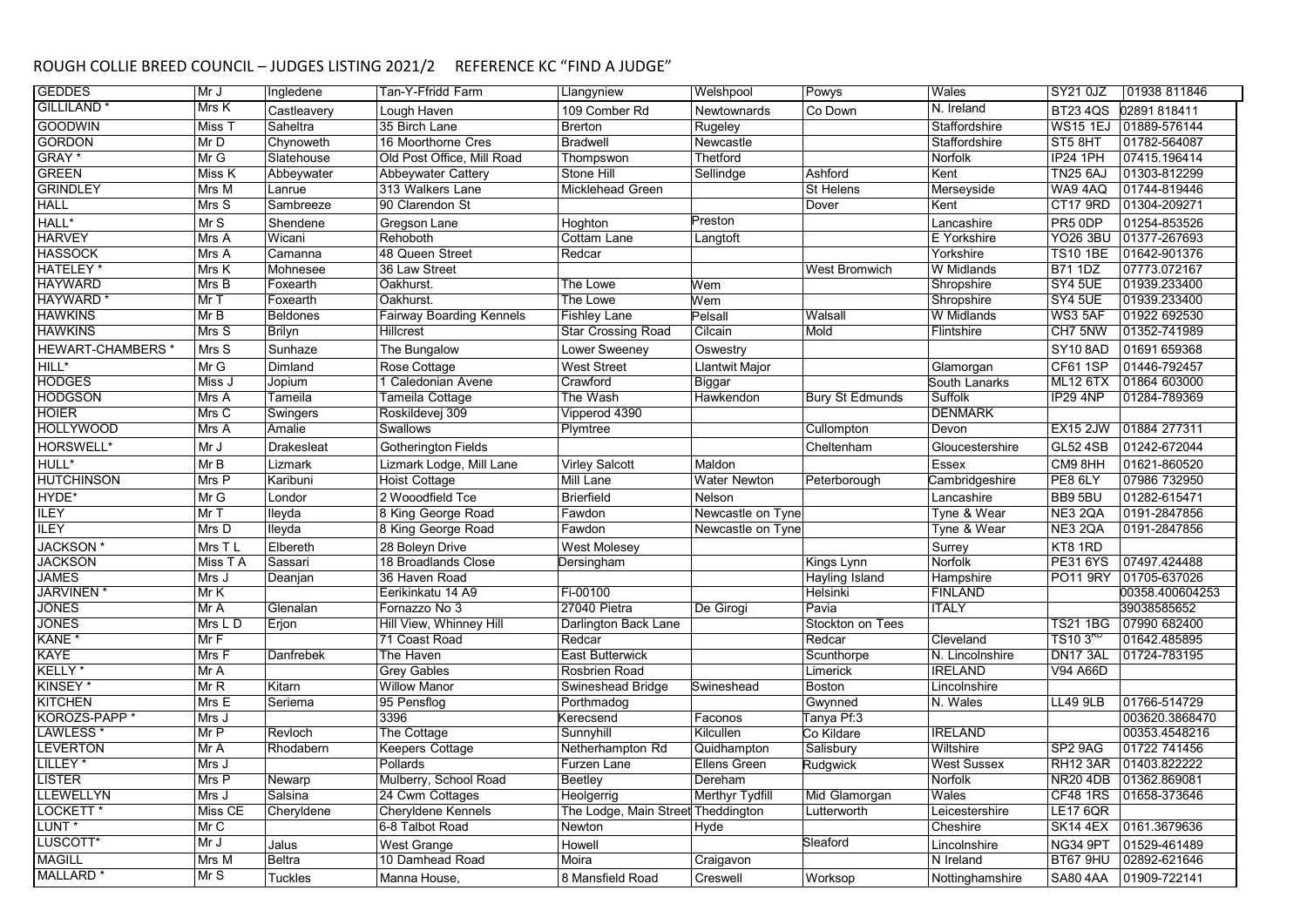| <b>MAKEPEACE</b>      | Mrs R                     | Lynaire          | 43 Fenton Road               | Lee Moor               | Stanley              | Wakefield        | Yorkshire          | $\overline{\text{WF3}}$ 4ER | 01924-822413          |
|-----------------------|---------------------------|------------------|------------------------------|------------------------|----------------------|------------------|--------------------|-----------------------------|-----------------------|
| <b>MARGETTS</b>       | Mrs J                     | Collingvale      | Peel House                   | London Road            | <b>Aston Rowant</b>  |                  | Oxfordshire        | OX49 5SA                    | 01844-354251          |
| <b>MAXWELL</b>        | Ms L                      | Aintshe          | 12 Lawrie Street             | Stonehouse             |                      |                  | Scotland           | ML9 3LN                     | 01698-792111          |
| <b>MAY</b>            | Mrs T                     | Macqeeba         | 8A Whitehouse Road           | Little Ouse            | Ely                  | Cambs            |                    | CB7 4TG                     |                       |
| <b>MELLISH</b>        | Ms M                      | <b>Demelewis</b> |                              |                        |                      |                  |                    |                             |                       |
| <b>McCARTE</b>        | Mrs M                     | Roughrigg        | <b>Thistle Doo</b>           | 76 Main Street         | Longriggend          | Airdrie          | N Lanark           | ML6 7RS                     | 07837-307652          |
| <b>McCARTE</b>        | Mr J                      | Roughrigg        | Thistle Doo                  | 76 Main Street         | Longriggend          | Airdrie          | N Lanark           | ML6 7RS                     | 07518-044823          |
| <b>McDADE</b>         | Mrs D                     | Lyndale          | 104 Beauchamp Road           | East Molesly           |                      |                  | Surrey             | KY8 0PH                     | 0208-1417300          |
| <b>McDEVITT</b>       | Mrs K                     | Caronlea         | 14 Gallrock Road             | Portadown              | Craigavon            | Co Armargh       | N. Ireland         | <b>BT62 1NP</b>             | 07707.301111          |
| <b>MACDONALD</b>      | Mrs R                     | Rossavon         | Kemball                      | 22 Kingshill           | Nailsea              |                  | Somerset           | <b>BS48 2AU</b>             | 01275-790451          |
| <b>McENTEE</b>        | Mrs G                     | Gerian           | <b>Valley House</b>          | Gypsy Lane             | Fiskerton            | Southwell        | Nottingham         | <b>NG25 0XN</b>             | 01638-830450          |
| <b>McGOWAN</b>        | Mr T                      | Westoak          | 78 Kipling Avenue            | <b>Bolden Colliery</b> |                      |                  | Tyne & Wear        | NE35 9EH                    | 0191-5190931          |
| <b>McLAUGHLIN</b>     | Mrs M                     |                  | 16 Englemere Road            |                        |                      | <b>Bracknell</b> | <b>Berkshire</b>   | <b>RG42 1TJ</b>             | 07542.753569          |
| <b>McSEVENEY</b>      | Mr D                      | Fortissat        | 1 Glenalmond Court           | Whitburn               |                      |                  | West Lothian       |                             | 01501-742389          |
| <b>MELLISH</b>        | Miss M                    | Demelewis        | 81 Bramhall Moor Lane        | <b>Hazel Grove</b>     | Stockport            |                  | Cheshire           | SK7 5BN                     | 0161.4911130          |
| <b>MORGAN</b>         | Mr M                      | Baiodora         | 35 Oaks Drive                | <b>St Leonards</b>     |                      | Ringwood         | Hampshire          | <b>BH24 2QR</b>             | 01202-939494          |
| MILLER <sup>*</sup>   | Mrs J                     |                  | Peach Tree Cottage           | <b>Watling Street</b>  |                      | utterworth.      | Leicestershire     | <b>LE17 5BE</b>             | 01455.220330          |
| <b>MOFFAT</b>         | Mrs C P                   | Kyleca           | 46 Newbell Court             | Consett                |                      |                  | Co Durham          | DH8 6FE                     |                       |
| <b>MUSTY</b>          | Mrs W                     |                  | 1 Heol Yr Afon               | Glyncorreg             |                      | Port Talbot      | West Glamorgan     | SA13 3AF                    |                       |
| <b>MUZSLAI</b>        | Mrs I                     |                  | Pacsirta U1                  |                        |                      | Solymar H2083    | <b>HUNGARY</b>     |                             | 3620.386470           |
| <b>MUZSLAI</b>        | Mr P                      |                  | Pacsirta U1                  |                        |                      | Solymar H2083    | <b>HUNGARY</b>     |                             | 3620.386470           |
| NAGRECHA <sup>*</sup> | Mr T                      | Chandlimore      | 2 Parsonage Lane             | <b>Sutton St James</b> |                      | Spalding         | Lincolnshire       | <b>PE12 0JA</b>             | 07525.349576          |
| NEWHOUSE *            | $\overline{\mathsf{MrR}}$ | Annecy           | Claytonfields                | Clayton Le Woods       | Chorley              |                  | Lancashire         | PR67EY                      | 01257-263926          |
| <b>NEWMAN</b>         | Mrs L                     | Phreelancer      | <b>Silver Birches</b>        | <b>High Street</b>     | Lidlington           |                  | Bedfordshire       |                             | MK43 OQR 01525-839754 |
| OLDHAM <sup>*</sup>   | Mr R                      |                  | Manna House,                 | 8 Mansfield Road       | Creswell             | Worksop          | Nottinghamshire    | <b>SA80 4AA</b>             | 01909-722141          |
| <b>OLIVER</b>         | Mrs J                     | Rixown           | Strathmore                   | Durham Road            | <b>Wheatley Hill</b> |                  | Co Durham          | DH6 3LJ                     | 01429-824491          |
| <b>PATTERSON</b>      | Mr M                      | Treeview         | 62 Boxley Road               | Walderslade            | Chatham              |                  | Kent               | ME5 9LJ                     | 01634-861297          |
| PEACH <sup>*</sup>    | Mr J                      | Rosdyke          | <b>Bankend Cottage</b>       | <b>Boston Road</b>     | Gosberton            |                  | Lincolnshire       | <b>PE11 4NU</b>             | 01775-840800          |
| PEACH <sup>*</sup>    | Mrs E                     | Rosdyke          | <b>Bankend Cottage</b>       | <b>Boston Road</b>     | Gosberton            |                  | Lincolnshire       | <b>PE11 4NU</b>             | 01775-840800          |
| <b>PENWARNE</b>       | Mrs M                     | Sheldamar        | Sheldamar                    |                        |                      | Staunton-on-Wye  | Hereford           | HR4 7LW                     | 01981-500309          |
| PETTITT               | Miss L                    | Lakebank         | 3 Waterville Mews            | <b>Chappell Road</b>   | Colchester           |                  | Essex              | CO2 8BZ                     | 01206 511121          |
| <b>PHILLIPS</b>       | Mrs J                     | Philjanco        | 1 Phillip Street             | Bainsford              | Falkirk              | Stirlingshire    | Scotland           | FK2 7JE                     | 01324-638851          |
| <b>PROCTOR</b>        | Mrs CM                    | Cathbri          | The Grange, 67 Hunter Street | Kirn                   | Dunoon               | Argyll & Bute    | Scotland           | <b>PA23 8JR</b>             | 07732776727           |
| <b>PRYOR</b>          | MrsE                      | Aqualita         | 39 Elizabeth Park            |                        | Ironville            | Nottingham       | Nottinghamshire    | <b>NC18 5NC</b>             | 01773-602426          |
| PURNELL-CARPENTER     | Mrs MJ                    | Overhill         | <b>Overhill Kennels</b>      | Norton Malreward       | Pensford             |                  | <b>Bristol</b>     | <b>BS39 4EY</b>             | 07836.212375          |
| <b>RANDALL</b>        | Mrs S                     | Ladnar           | 98 Hough Hill                | Swannington            | Coalville            |                  | Leics              | <b>LE67 8RL</b>             | 01530-813611          |
| RITCHIE <sup>*</sup>  | Mr J                      | Dykebar          | 43 Broompark Drive           |                        |                      |                  | South Lanarkshire  | ML11 0DH                    | 01555-895575          |
| <b>ROGERSON</b>       | MrW                       | Orchardby        | 74 Pheasant Wood             | Lesmahagow<br>Thornton |                      |                  | Lancashire         | FY5 2AW                     | 01253-852951          |
| <b>ROHLIN</b>         | Mr T                      | Rollington       | Elmely                       | Avderodvej 25          | DK-2980              |                  | <b>DENMARK</b>     |                             | 4548280090            |
| <b>ROWAN</b>          | Mrs D                     | Rowancrest       | 22 Cross Lane                | Stocksbridge           | Sheffield            |                  | South Yorkshire    | S36 1AY                     |                       |
| SALT <sup>*</sup>     | Mrs L                     |                  |                              |                        |                      |                  |                    |                             | 01773.535664          |
|                       |                           | Woodlyn          | 114 Church Lane              |                        | <b>Brinsley</b>      | Nottingham       | Nottinghamshire    | <b>NG165AB</b>              |                       |
| <b>SANTEN</b>         | Mr <sub>R</sub>           | Mountbattle      | Sint Janskerke 31            | 4374 SH Zoutelande     |                      |                  | <b>NETHERLANDS</b> |                             | 31118769058           |
| SARGENT <sup>*</sup>  | MsM                       | Tegwani          | 287 Leicester Road           | Markfield              |                      | Leics            |                    | LE67 9RH                    |                       |
| <b>SCOTT</b>          | Mr A                      | Chantique        | <b>Tiptree Pet Hotel</b>     | <b>Tiptree House</b>   | Fulnetby             | Market Rasen     | Lincolnshire       | LN8 5NL                     | 01673-858697          |
| SEARLE <sup>*</sup>   | MrR                       | Surlson          | The Halstead                 | Sheep Walk Lane        | Scawsby              | Doncaster        | S. Yorkshire       | DN57UB                      | 01302.788755          |
| SEWELL *              | Mrs P                     |                  | 2 Chapel Lane                | Soham                  |                      | Ely              | Cambridgeshire     | CB7 5UL                     | 01353.723682          |
| <b>SHIPP</b>          | Mrs M                     | Tremaro          | 62 Bramwell Close            |                        |                      | Swindon          | Wiltshire          | SN <sub>2</sub> 7SN         | 07979.573049          |
| <b>SHUTT</b>          | Mr M                      | Tapena           | 120 Warstones Rd             | Penn                   |                      | Wolverhampton    | W Midlands         | WV4 4LP                     | 01902-652495          |
| <b>SKALIN</b>         | Mrs N                     | Skabona          | Bryggar Vagen 8              |                        |                      | Alvarleby 81495  | <b>SWEDEN</b>      |                             |                       |
| <b>SKYRME</b>         | Mrs P                     | Emryks           | Mallibar Mill Annexe         | Welshnewton            | Monmouthshire        |                  |                    | <b>M25 5RN</b>              | 01989-770121          |
| <b>SLATER</b>         | Mr R                      | Stanlox          | 29 Acorn Hill                |                        |                      | Sheffield        | Yorkshire          | <b>S66 AW</b>               | 0114-2347440          |